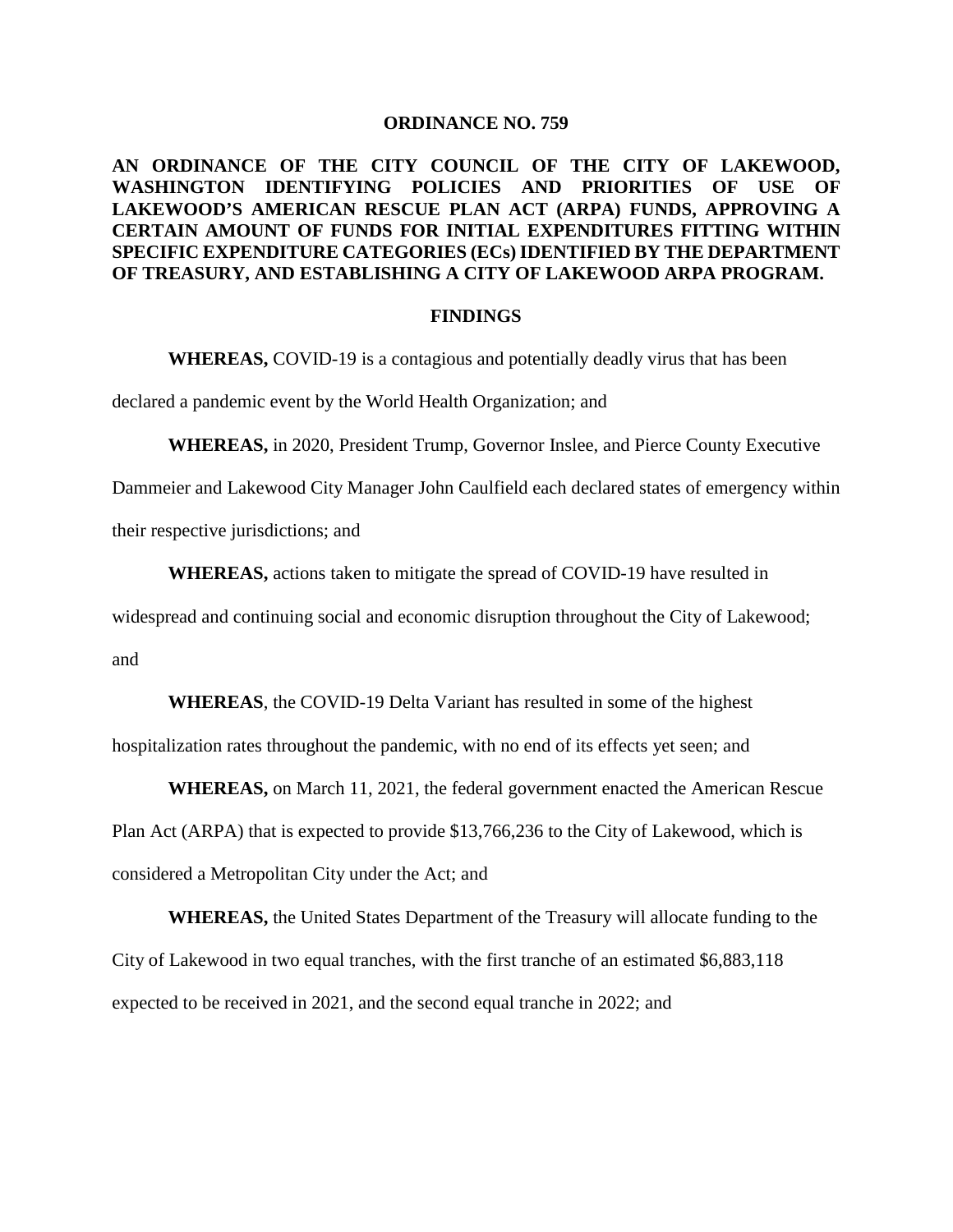**WHEREAS,** the ARPA specifies eligible expenditures that include responding to the public health emergency with respect to the Coronavirus Disease 2019 (COVID-19), its negative economic impacts, and necessary investments in water, sewer, or broadband infrastructure; and

**WHEREAS,** time is of the essence due to the duration of the pandemic and the ongoing negative impact on public health and the economy upon which the public depend; and

**WHEREAS**, on March 27, 2021 the City of Lakewood City Council established four initial policies regarding the City's ARPA allocation, namely, that: ARPA funds would be subject to a one percent (1%) set-a-side for human services; ARPA funds would generally be used for one-time costs, although the Council would consider making exceptions for certain programs or pilot programs; Lakewood's ARPA funds would be used to "fill the gaps" versus duplicating services and resources available from federal, state or county sources; and the City would conduct a robust community engagement effort with businesses, residents, human service providers and other non-profits, and other community stakeholders to seek input and recommendations concerning community needs that could be funded with the ARPA funds; and

**WHEREAS,** community engagement was conducted between April and August, 2021 through: discussions at the City's boards and commissions and two community stakeholder summits; personal outreach to neighborhood associations, cultural organizations, municipal partners such as utilities, special districts, and economic development organizations; City publications; Coffee with the Mayor; and an online public survey; and

**WHEREAS**, Lakewood residents and businesses continue to experience physical and mental health stress and economic stress due to the ongoing pandemic and its effects; and

**WHEREAS**, on September 7, 2021, the City Council held a duly noticed public hearing on the proposed policies and allocations of the ARPA funds.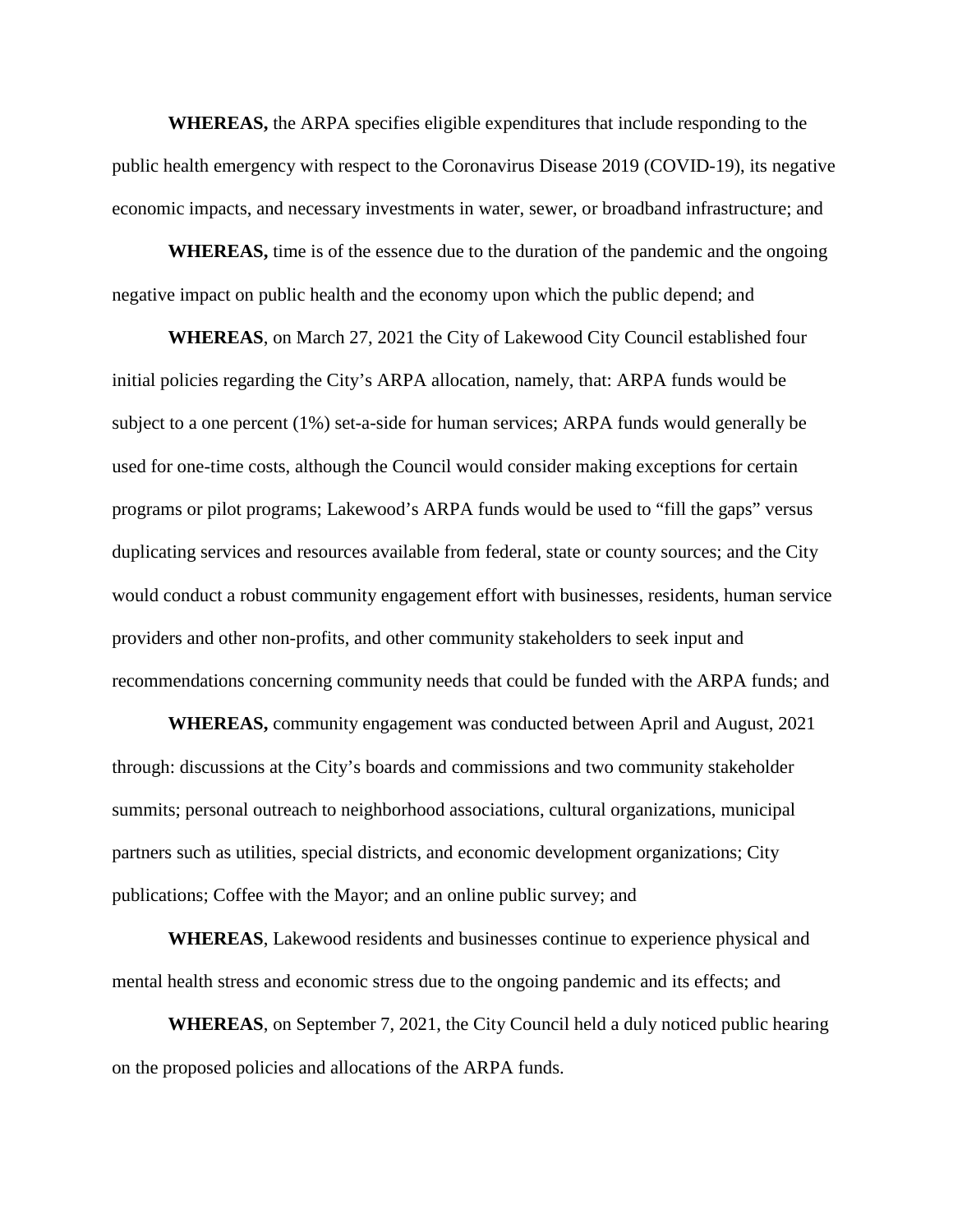## **NOW, THEREFORE, THE CITY COUNCIL OF THE CITY OF LAKEWOOD, WASHINGTON, DO ORDAIN AS FOLLOWS:**

#### **Section 1. Adoption of City Council Findings**.

The Findings of the City Council are adopted as part of this Ordinance.

#### **Section 2. Adoption of ARPA Allocation Policies and Priorities**.

The policies and priorities of use included in **Exhibit A** to this Ordinance are adopted as part of this Ordinance.

#### **Section 3. Adoption of ARPA Allocation Categories.**

 The allocation categories of ARPA funds as described in **Exhibit B** to this Ordinance are adopted as part of this Ordinance.

#### **Section 4. Initial Expenditures Approved.**

The expenditures as described in **Exhibit C** to this Ordinance are approved.

#### **Section 5. Establishment of ARPA Program.**

The City Manager is hereby authorized to establish and implement a City of Lakewood ARPA program to provide the opportunity for individuals, businesses, organizations, and governmental units to apply for ARPA funds as subrecipients, provided that their applications and proposed uses of funds comply with ARPA and the Department of the Treasury Guidance and provided that expenditures are approved per the City's ARPA program processes. The Lakewood ARPA program will include the needed resources to track and report on the use of ARPA funds as required by the Department of the Treasury.

#### **Section 6. Emergency.**

This Emergency Ordinance is necessary for the immediate preservation of the public peace, health, safety, or support of the City of Lakewood government and its existing institutions to provide relief to its citizens and businesses during the Coronavirus pandemic.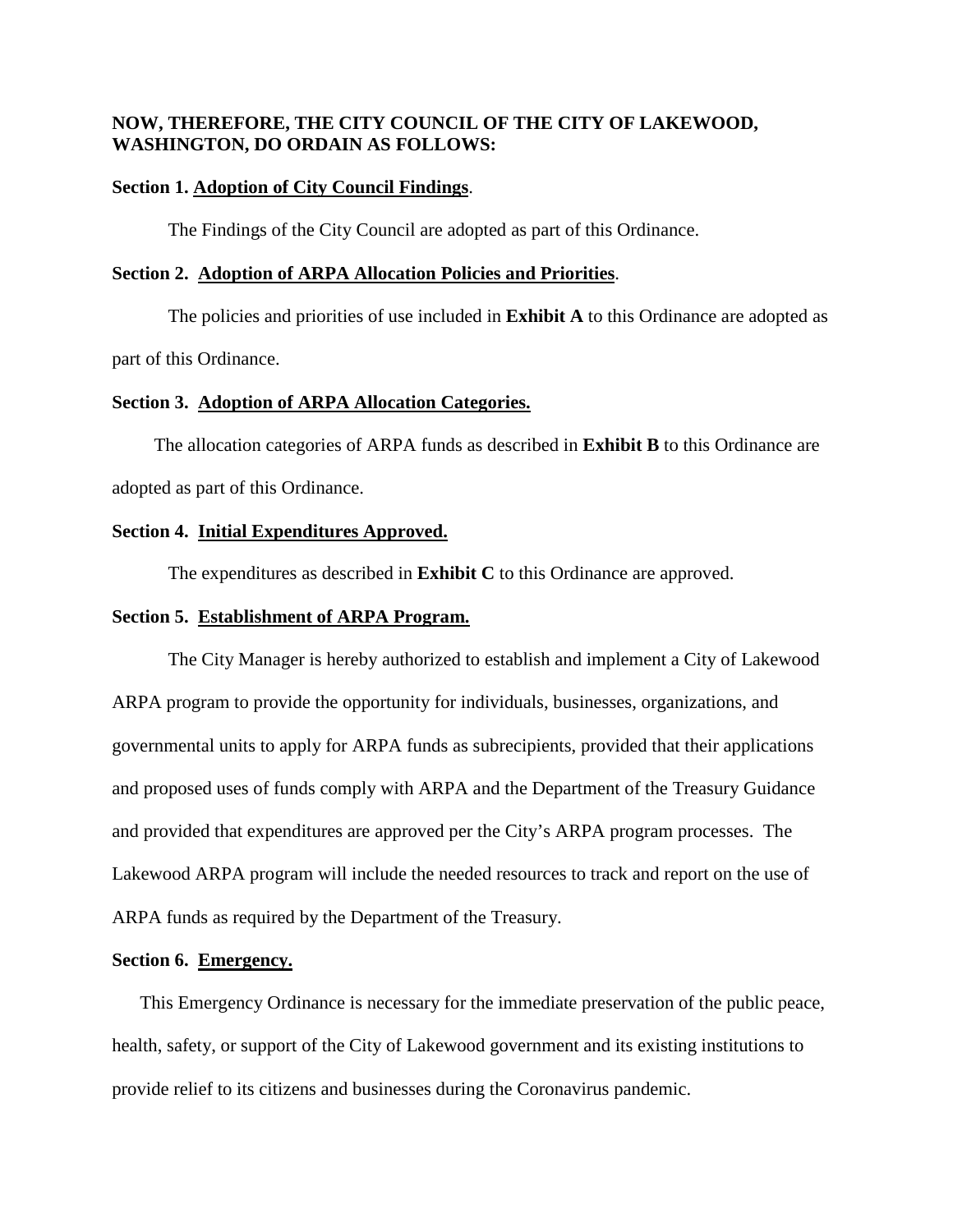### **Section 7. Severability.**

 If any portion of this Ordinance or its application to any person or circumstances is held invalid, the remainder of the Ordinance or the application of the provision to other persons or circumstances shall not be affected.

## **Section 8. Effective Date.**

This emergency Ordinance shall be in full force and effect immediately after final passage.

ADOPTED by the City Council of the City of Lakewood this 20<sup>th</sup> day of September, 2021.

CITY OF LAKEWOOD

 $\Rightarrow$  Anderson

Don Anderson, Mayor

Attest:

 $B$ . Schumacher

Briana Schumacher, City Clerk

Approved as to form:

 $\frac{a}{\sqrt{a}}$ 

Heidi Ann Wachter, City Attorney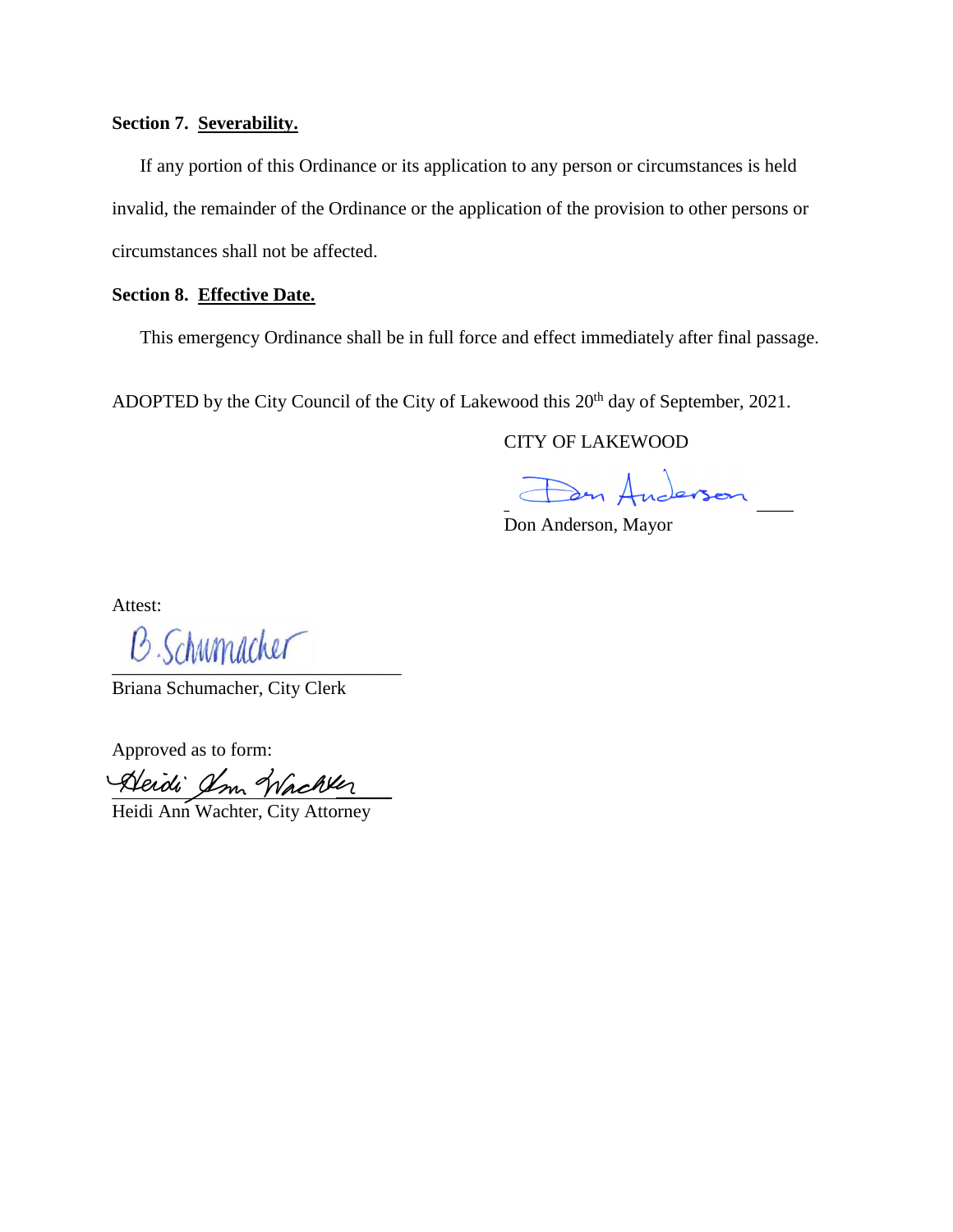## **EXHIBIT A POLICIES AND PRIORITIES FOR USE OF AMERICAN RESCUE PLAN ACT (ARPA) FUNDS**

#### **Policies in addition to those adopted as part of this Ordinance per its Findings:**

**1**. Provide ARPA and other COVID-19 related resource navigation services to Lakewood residents and businesses.

**2.** Provide support to people living in, and agencies, organizations and businesses operating in, Lakewood's "hardest hit communities" as defined in Department of the Treasury guidance.

**3**. Improve infrastructure in Lakewood to mitigate historical inequality and health issues in "hardest hit communities" as defined by the Department of the Treasury as well as to spur economic recovery.

**4**. Improve Lakewood's delivery of municipal services to its residents and businesses in light of COVID (i.e. facility, communications and operations improvements)

## **Priorities for Use (not listed in order of importance):**

## **1. Responding to Public Health Emergency**

- Support COVID-19 vaccination efforts

## **2. Assistance to households, small businesses, and nonprofits, or aid to impacted industries:**

- Provide ARPA and COVID-19 resource navigation services to Lakewood residents, including in partnership with United Way and other service providers, Pierce County, and other jurisdictions.
- Provide ARPA and COVID-19 resource navigation services to Lakewood businesses with an emphasis on BIPOC and small businesses, including in partnership with Pierce County and other jurisdictions.
- Provide financial assistance to non-profits and human services organizations operating in Lakewood and providing ARPA-eligible services.
- Support efforts to maintain existing, and to create new, affordable housing capacity in Lakewood.
- Support the creation of emergency shelter housing units.

### **3. Provision of government services:**

- Support facility improvements, infrastructure improvements, payment arrears forgiveness programs, and other ARPA-eligible program expenditures, including in partnership with public partners (e.g., power utilities (TPU, PSE, LL&P), West Pierce Fire & Rescue, Pierce County Library Services District, Lakewood Water District, Pierce County Sewer, and others).
- Address and backfill City revenue shortfalls caused by the COVID-19 pandemic per ARPA criteria and Department of Treasury guidance.
- Improve remote access to City services to accommodate post-COVID-19 resident and business needs.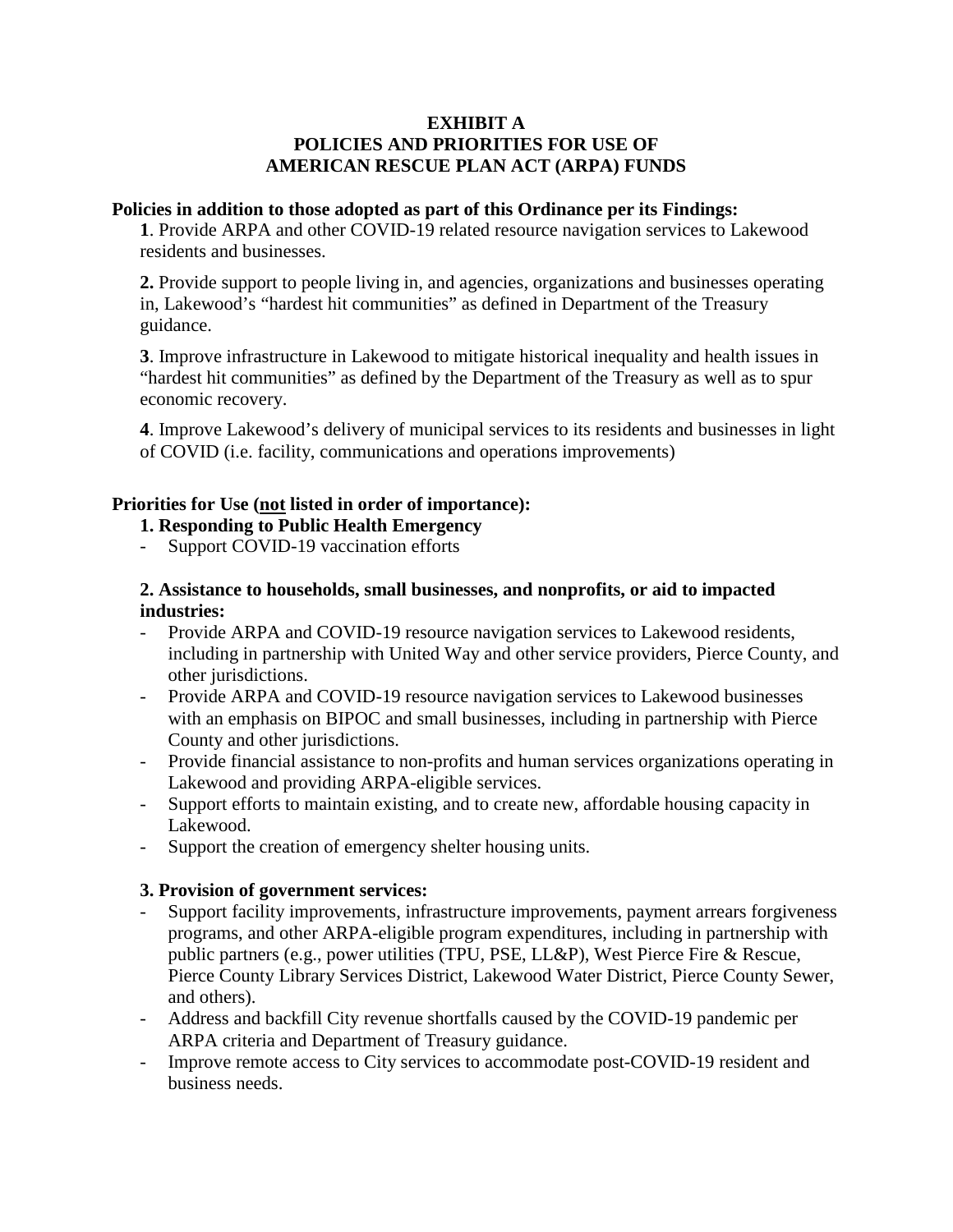- Capital and non-capital improvements to City facilities related to COVID-19 and post-COVID-19 operations.
- Maintain a supply of non-capital ARPA-eligible supplies, including PPE for City employees and the public attending City meetings and events.

# **4. Providing grants to eligible employers that have eligible workers who perform essential work:**

- TBD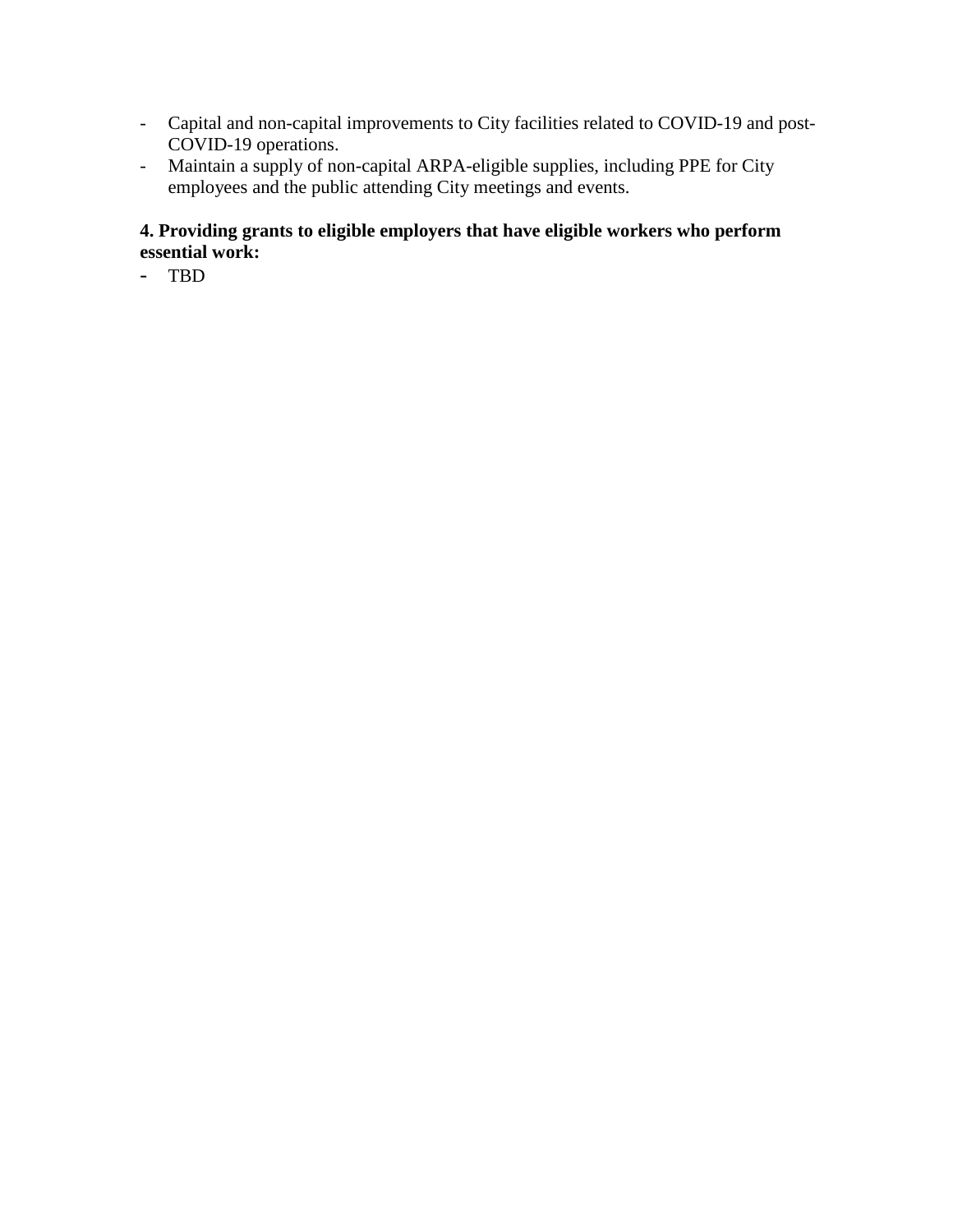# **EXHIBIT B AMERICAN RESCUE PLAN ACT (ARPA) EXPENDITURE CATEGORIES**

| <b>Public Health</b>                                                           | • Testing, vaccination, PPE, mental health, substance<br>abuse, capital investments, etc.                               |
|--------------------------------------------------------------------------------|-------------------------------------------------------------------------------------------------------------------------|
| <b>Negative Economic Impacts</b>                                               | Households, businesses, non-profits, impacted<br>industries, job training, rehiring public staff                        |
| <b>Services to</b><br><b>Disproportionately Impacted</b><br><b>Communities</b> | Education assistance, healthy childhood<br>environments, housing support, social determinants<br>of health              |
| <b>Premium Pay</b>                                                             | • Public sector employees, grants to private sector                                                                     |
| <b>Infrastructure</b>                                                          | • Wastewater, stormwater, drinking water, energy and<br>water conservation, transmission and distribution,<br>broadband |
| <b>Revenue Replacement</b>                                                     | • Provision of Government Services                                                                                      |
| <b>Administrative Costs</b>                                                    | • Administrative expenses, evaluation and data<br>analysis, transfers to other units of government                      |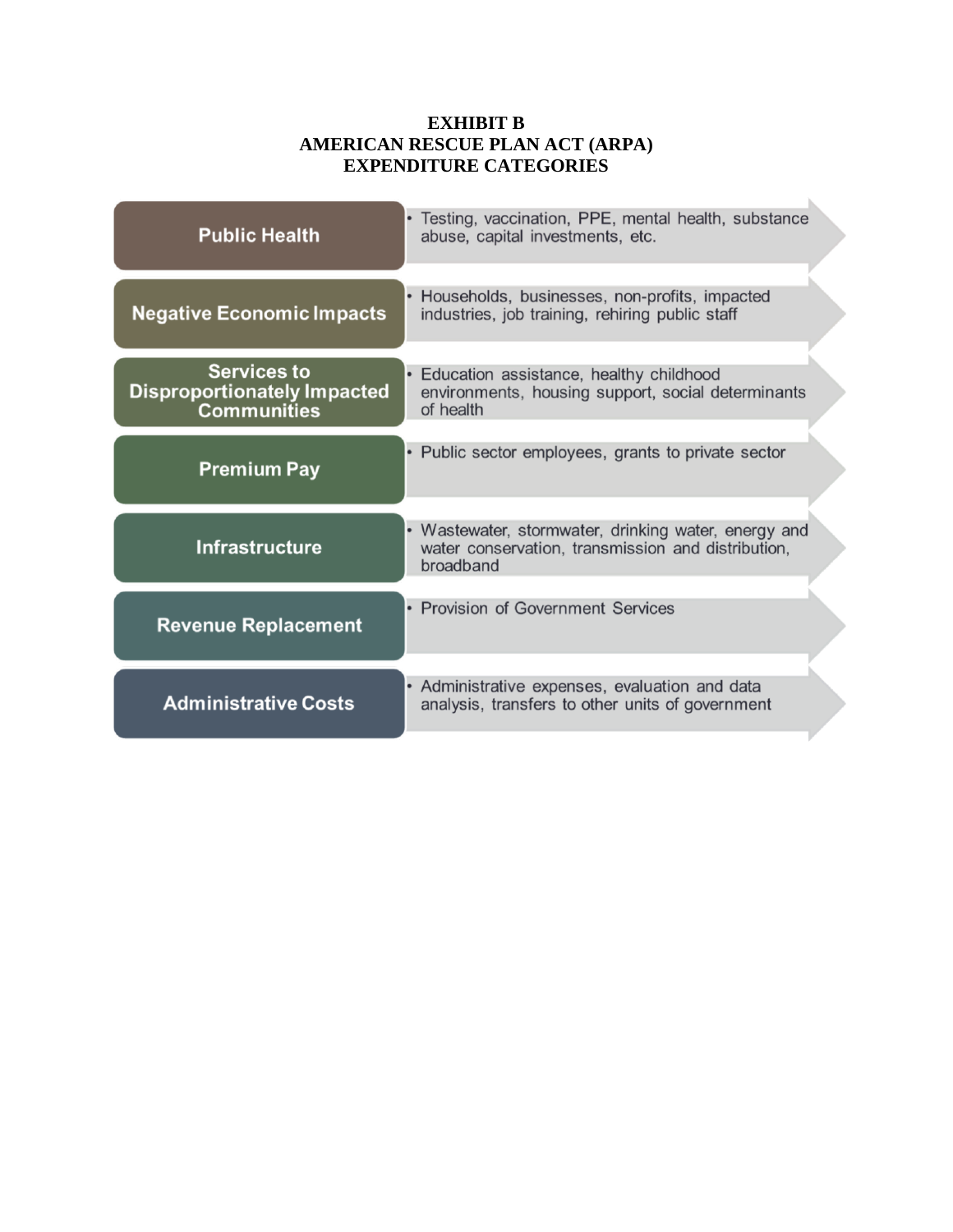|                                                                                                                                                                                                                                   |                                                                  | 9/13 Initial City Council Direction |               |
|-----------------------------------------------------------------------------------------------------------------------------------------------------------------------------------------------------------------------------------|------------------------------------------------------------------|-------------------------------------|---------------|
| <b>ARPA Expenditures*</b>                                                                                                                                                                                                         | Category                                                         | <b>Action</b>                       | <b>Amount</b> |
| 1. Comfort Inn + 5% Direct Admin Costs (Purchase & Emergency<br>Shelter Operation for 2 years)                                                                                                                                    | B. Negative Economic Impacts                                     | <b>YES</b>                          | \$1,050,000   |
| 2. Lakewood Community Services Advisory Board 1% of Funds in<br>2022 and 2023 + 5% Direct Admin Costs (2 years)                                                                                                                   | C. Services to Disproportionately<br><b>Impacted Communities</b> | <b>YES</b>                          | \$144,543     |
| 3. 2021 Warriors of Change + 5% Direct Admin Costs (Clover Park<br>High School)                                                                                                                                                   | C. Services to Disproportionately<br><b>Impacted Communities</b> | <b>YES</b>                          | \$71,873      |
| 4. Pierce County BIPOC Business Accelerator Contribution + 5%<br>Direct Admin Costs                                                                                                                                               | C. Services to Disproportionately<br><b>Impacted Communities</b> | <b>YES</b>                          | \$525,000     |
| 5. LPD Body Cameras + 5% Direct Admin Costs (Purchase of<br>cameras and video storage; maybe 1 year operations)                                                                                                                   |                                                                  |                                     |               |
| Cameras & Video Storage cost = \$336,304<br>State Police Reform Funds for cameras & video = \$238,260<br>ARPA share for Camera & Video Storage: \$336,304 - \$238,260 =<br>\$98,004 + 5% Direct Admin Costs = \$102,904           | F. Revenue Replacement                                           | <b>YES</b>                          | \$102,904     |
| 6. LPD Body Cameras + 5% Direct Admin Costs (2021-2022 biennium<br>operations)                                                                                                                                                    |                                                                  |                                     |               |
| \$40,380 (2021) + \$293,573 (2022) = \$333,953 + 5% Direct Admin<br>$Costs = $350,651$                                                                                                                                            | F. Revenue replacement                                           | <b>YES</b>                          | \$350,651     |
| 7. ARPA Program Administration Indirect Costs* (5 years) (Two<br>Finance 0.5 FTEs, 1 FTE ARPA Coordinator (including resident<br>navigator services), Tracking & Reporting Resources, Other City Staff %) G. Administrative Costs |                                                                  | <b>YES</b>                          | \$688,312     |
| Subtotal plus 5% direct admin costs                                                                                                                                                                                               |                                                                  |                                     | \$2,933,283   |
| <b>Community Engagement (CE) External Requests</b>                                                                                                                                                                                |                                                                  |                                     |               |
| 8. Habitat for Humanity Boat Street Project<br>(utilities and road improvements for 12 unit project)                                                                                                                              | C. Services to<br>Disproportionately Impacted<br>Communities     | <b>YES</b>                          | \$242,000     |
| 9. Rebuilding Together South Sound (5 years)                                                                                                                                                                                      | C. Services to<br>Disproportionately Impacted<br>Communities     | <b>YES</b>                          | \$325,000     |
| Subtotal plus 5% direct admin costs                                                                                                                                                                                               |                                                                  |                                     | \$595,350     |
| Identified Revenue Replacement Expenditures*                                                                                                                                                                                      |                                                                  |                                     |               |
| 10. Emergency Services Alert & Warning System<br>(Partnership with UP, Steilacoom, WPFR)                                                                                                                                          | F. Revenue Replacement                                           | <b>YES</b>                          | \$13,331      |
| 11. West Pierce Fire & Rescue                                                                                                                                                                                                     | F. Revenue Replacement                                           | <b>YES</b>                          | \$230,000     |
| 12. City Website Multilingual Services                                                                                                                                                                                            | F. Revenue Replacement                                           | <b>YES</b>                          | \$35,000      |
| 13. Youth Employment Program (\$84,000 per year)                                                                                                                                                                                  | F. Revenue Replacement                                           | YES for 1 yr                        | \$84,000      |
| 14. City Reader Boards (2 @ \$160K each)                                                                                                                                                                                          | F. Revenue Replacement                                           | <b>YES</b>                          | \$320,000     |
| Subtotal plus 5% direct admin costs                                                                                                                                                                                               |                                                                  |                                     | \$716,448     |
| <b>TOTAL</b>                                                                                                                                                                                                                      |                                                                  |                                     | \$4,245,103   |

# **EXHIBIT C INITIAL ARPA EXPENDITURES\*, \*\***

*\*Amounts are preliminary and subject to change*

*\*\* Revenue replacement can be used for items identified as ARPA expenditures or for other government services as described in the Dept. of the Treasury Interim Final Rule.*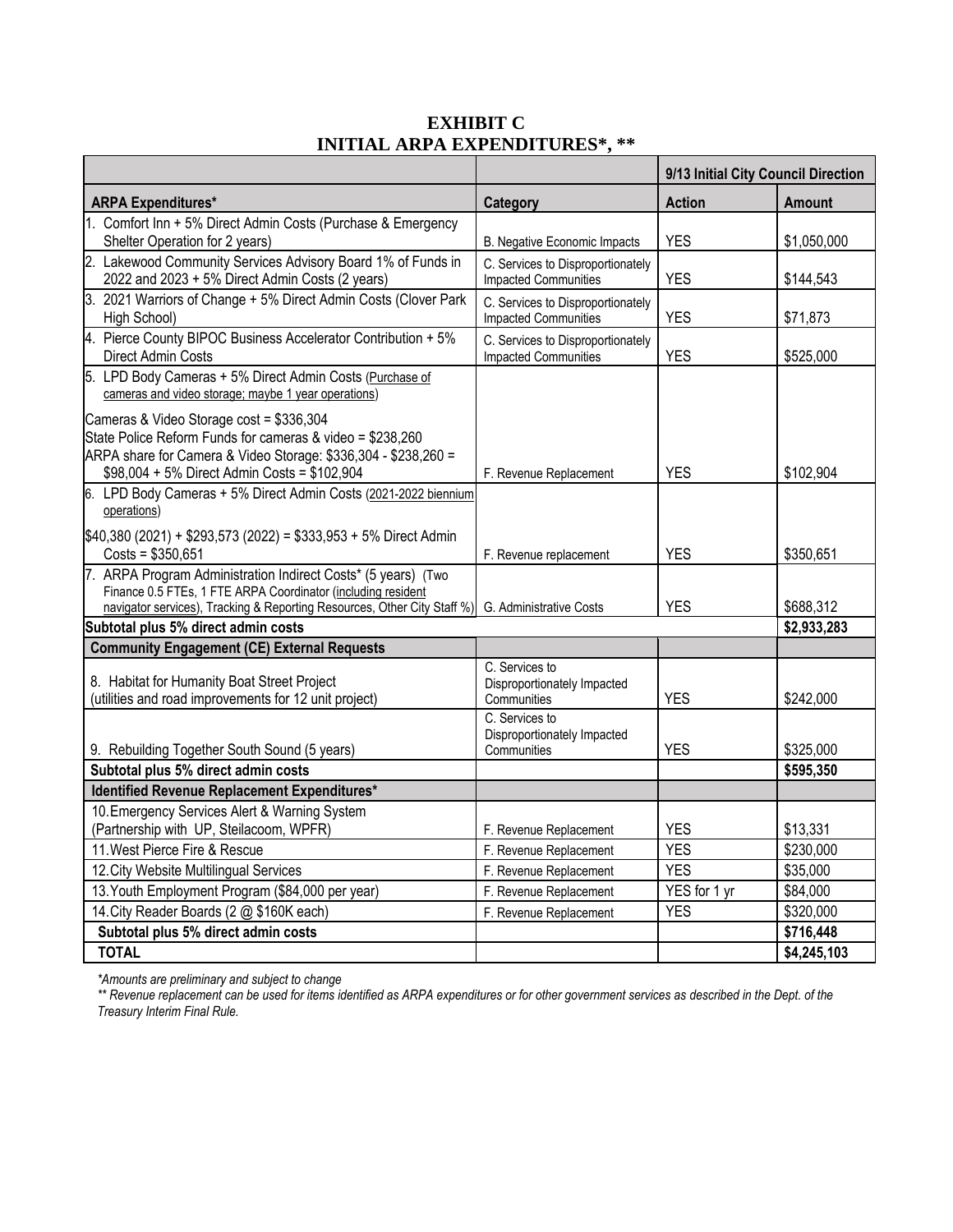#### ORDINANCE NO. 763

AN ORDINANCE of the City Council of the City of Lakewood, Washington, establishing a Special Revenue Fund, "ARPA Fund" in the City's budget.

WHEREAS, the American Rescue Plan Act of 2021 ("ARPA") was signed into law on March 11, 2021; and

WHEREAS, the City of Lakewood is eligible to receive \$13,766,236 from the Coronavirus State and Local Fiscal Recovery Funds ("CSLFRF") program to be utilized to aid in the recovery from the budgetary, public health, economic, and financial impacts of the COVID-19 pandemic; and

WHEREAS, the City received the first half distribution of \$6,883,118 in August 2021 with the second distribution of \$6,883,118 to be received in August 2022; and

WHEREAS, the City desires to establish a new special revenue fund titled "ARPA Fund" for the purpose of segregating revenues received through the expenditures under ARPA; and

WHEREAS, the City Council has determined that the creation of the ARPA Fund is in the best interest of the City by providing administrative efficiency, reporting, and transparency;

NOW, THEREFORE, THE CITY COUNCIL OF THE CITY OF LAKEWOOD, WASHINGTON DO ORDAIN as follows:

Section 1. Special Revenue Fund "ARPA Fund" Created. There is hereby established in the City Budget a special revenue fund designated the "American Rescue Plan Act of 2021 "ARPA Fund" for the purpose of segregating revenues received through and the expenditures eligible under, the American Rescue Plan Act of 2021. The ARPA Fund shall consists of monies allocated to the City under the American Rescue Plan Act of 2021 and distributed to the City in 2021 and 2022. The City shall appropriate and use ARPA Fund only for the eligible purposes as permitted by the ARPA and the U.S. Department of the Treasury.

Section 2. Severability. If any section, sentence, clause or phrase of this Ordinance shall be held to be invalid or unconstitutional by a court of competent jurisdiction, or its application held inapplicable to any person, property or circumstance, such invalidity or unconstitutionality or inapplicability shall not affect the validity or constitutionality of any other section, sentence, clause or phrase of this Ordinance or its application to any other person, property or circumstance.

Section 3. Effective Date. A summary of this ordinance shall be published in the official newspaper of the City, and the ordinance shall take effect and be in full force as five (5) days after publication as required by law.